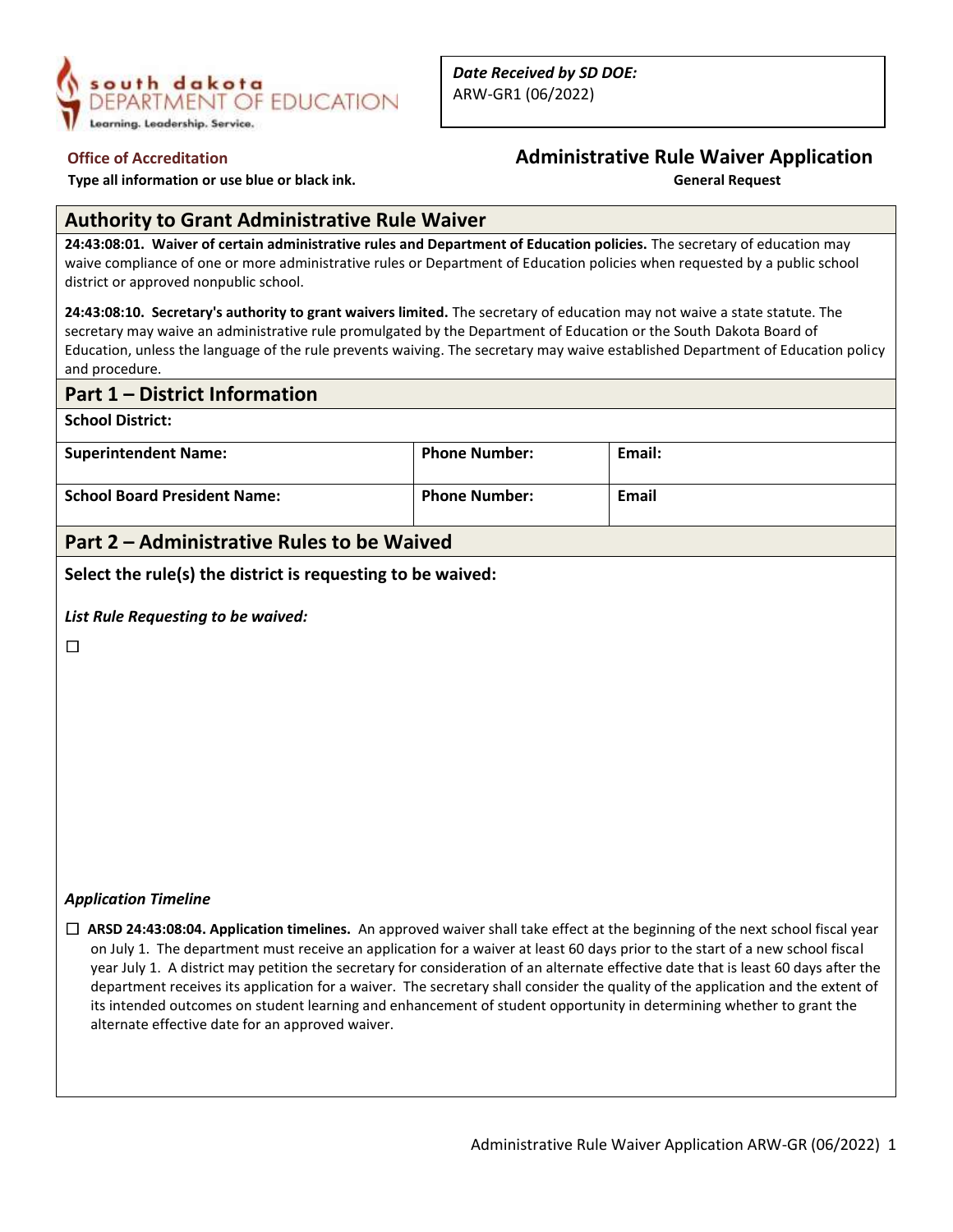| Part 3 – Verification of Administrative Rule Waiver Intent                                                                                                                                                                                                                                                                                                                                                          |  |  |
|---------------------------------------------------------------------------------------------------------------------------------------------------------------------------------------------------------------------------------------------------------------------------------------------------------------------------------------------------------------------------------------------------------------------|--|--|
| (a) List the school(s) the where the waiver will be utilized:                                                                                                                                                                                                                                                                                                                                                       |  |  |
|                                                                                                                                                                                                                                                                                                                                                                                                                     |  |  |
| (b) List any Faculty whom the wavier covers if applicable, otherwise indicate N/A.                                                                                                                                                                                                                                                                                                                                  |  |  |
|                                                                                                                                                                                                                                                                                                                                                                                                                     |  |  |
| (c) Provide a description about the reason for requesting the waiver:<br>* Explain the reasons the district is requesting a waiver from administrative rule. The district must explain why<br>the plans outlined in this application will better meet local learning goals, enhance educational opportunities,<br>promote equity or increase accountability.                                                        |  |  |
|                                                                                                                                                                                                                                                                                                                                                                                                                     |  |  |
|                                                                                                                                                                                                                                                                                                                                                                                                                     |  |  |
|                                                                                                                                                                                                                                                                                                                                                                                                                     |  |  |
| (d) Explain how the intent of the administrative rule for which the waiver is being requested will be met if the waiver is<br>granted.                                                                                                                                                                                                                                                                              |  |  |
|                                                                                                                                                                                                                                                                                                                                                                                                                     |  |  |
| <b>PART 4 - EVALUATION</b>                                                                                                                                                                                                                                                                                                                                                                                          |  |  |
| Provide a detailed description of the plan for evaluating the effectiveness of the waiver in achieving the outcomes specified in<br>the application and contributing to the school's continual improvement:                                                                                                                                                                                                         |  |  |
|                                                                                                                                                                                                                                                                                                                                                                                                                     |  |  |
| A school district or nonpublic school or program that has been granted a waiver shall implement its plan<br>for evaluation of the waiver as required by ARSD 24:43:08:03. A public school district that has been<br>granted a waiver shall include a report of the waiver evaluation in its annual review of its approved five-year<br>district improvement plan as required by ARSD 24:43:02:01 (ARSD 24:43:08:08) |  |  |

**The South Dakota DOE Division of Accreditation will verify that the school improvement plan includes a component for evaluating the intent of all ARSD waivers held by the school/school district.**